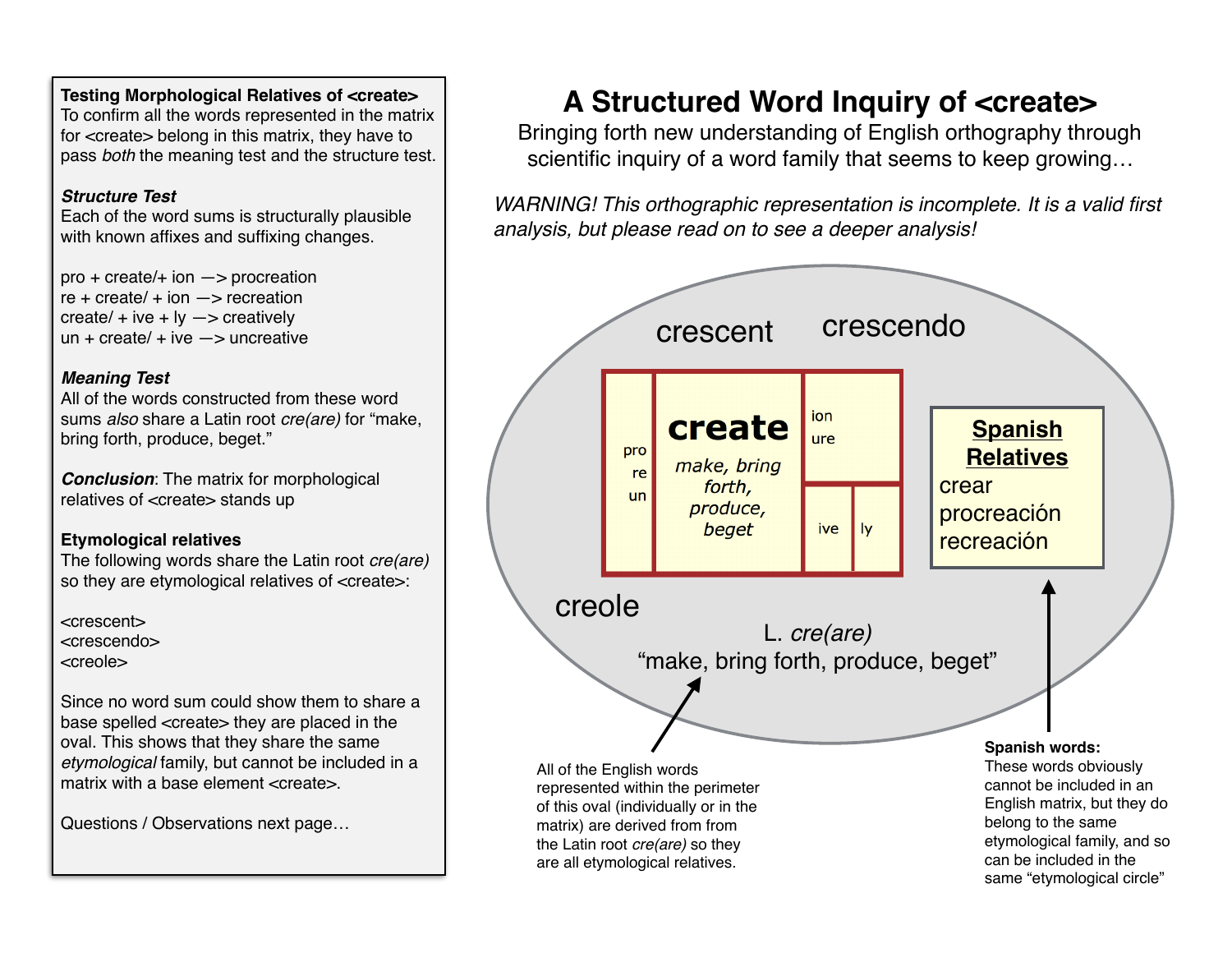# **Semantic Connections / Observations**

#### **Morphological relatives**

The orthographic denotation "make, bring forth, produce, beget" is clearly linked to words like <create>, <creation>, <creative>, and <procreation>.

My first association with the word <creation> was in the sense of "That piece of art is a creation of great beauty." The term "creation myth" only occurred to me after as the stories cultures have of how a the world came to be how it was "produced".

The word <creature> is interesting in that it we can use this etymological connection to think of a "creature" is an animal that is "created". They are certainly "created" in "creation myths" cultures have.

#### **Etymological relatives**

My favorite semantic connections in this diagram are the etymological ones.

A *crescent* moon is a moon that is growing. A *crescendo* is the music rising to a climax.

The word <**creole**> is my favourite. This word is used in a few ways. The one I knew about is that it is a type of language. Wikipedia defines it as "a language that *originated* (emphasis added) as a mixed language."

#### **How did I find all these words?**

I didn't have to think them up. All I had to do was investigate the word <create> in Etymonline and follow the trail to the root origin *creare.* 

All I had to do was paste that spelling <creare> in the search engine, and most of the word in my diagram came up for me to analyze.

(Note: Etymonline doesn't use the parentheses I like to use to show Latin suffixes. In this case I use them to show the infinitive suffix in the root *cre(are).* 

#### **What about the Spanish words?**

Do these Spanish words really belong in the circle? Yes!

The only criterion for a word belonging in this circle is [that it shares the root. With a Spanish etymological](http://etimologias.dechile.net)  dictionary we can search the Latin root *creare* and find Spanish words that derive from the same root.

# **Questions for further study**

- 1) Could a Spanish matrix be constructed that included these and/or other Spanish words?
- 2) Although <ea> sequence in <creature> *seems* like a digraph for the /iː/ phoneme, the <ea> can *not* be a digraph in <create>. *One* grapheme cannot represent the phoneme /iː/ and the phoneme /eɪ/ in <create>. There seems to be a problem with <create> as a base!
- 3) Does the Latin root *cre(are)* suggest that a deeper analysis of <create> is possible?

(See next page!)